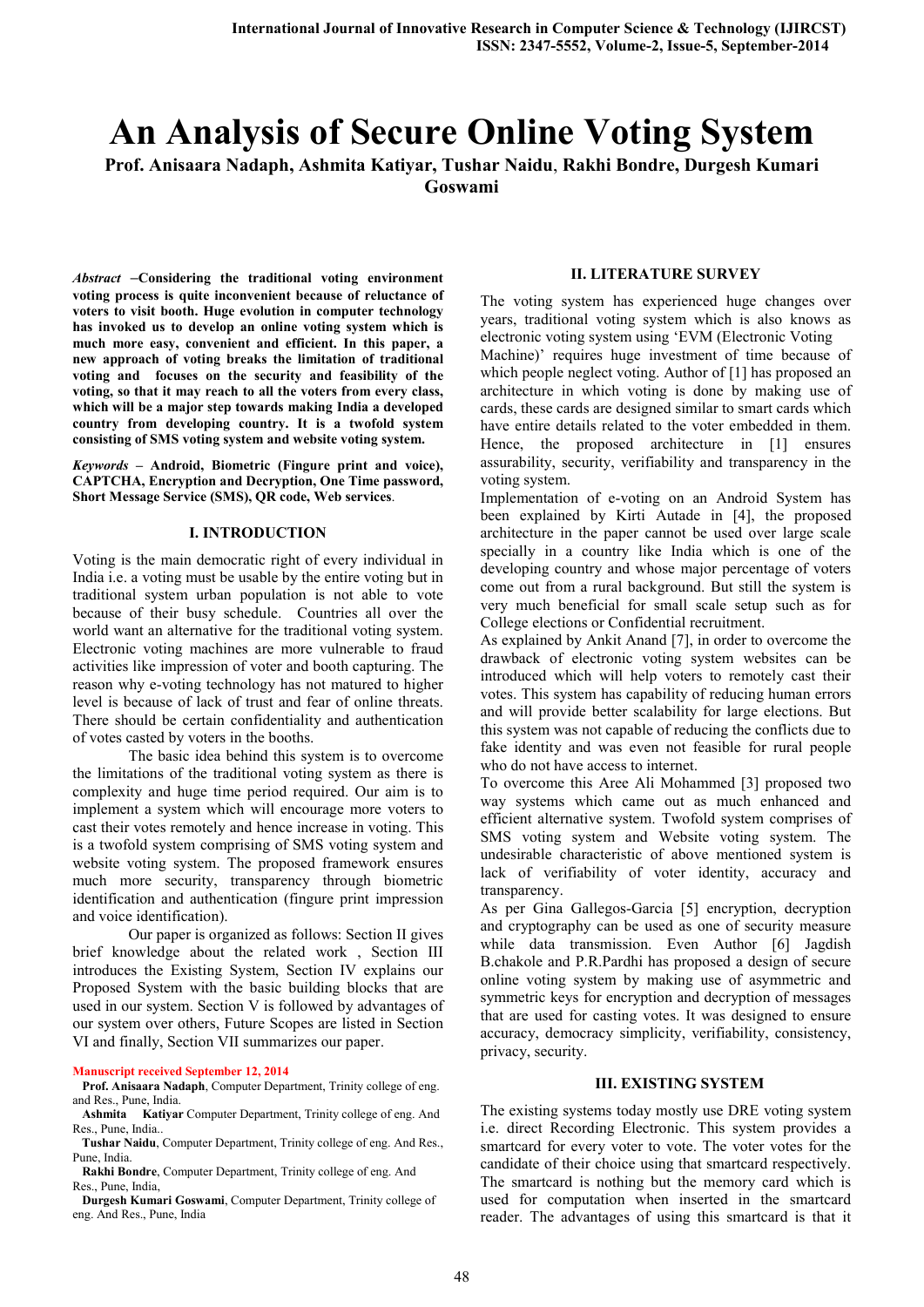reduces the chances of duplication in voting i.e. a single voter can cast only one vote with that smartcard. There is also a Voter Card ID which is provided to the voter but the primary validation number is the smartcard number. For providing confidentiality, non-traceability and security in the system some of the biometric details of the voters are registered earlier.

The prerequisite for any voter to vote is that the biometric identification should match with the earlier one registered. After the process of voting is completed the voter is given the final chance to review and confirm their vote. The time slot of 30 seconds is given to the voter to confirm their vote. If no action performed in those 30 seconds then the vote is confirmed. Then the smartcard number of the particular voter is registered to provide no multiplicity of votes. Then the system is ready for the next voter to vote.

#### IV. PROPOSED SYSTEM

The proposed system is a twofold system comprising of SMS voting system and website voting. The voter can use either of the two ways as per his convenience.

## *A. SMS voting system*

In this system, voter can cast his vote by sending SMS to the system using any kind of hand set through the mobile

switching center. The voter has to first dial a toll-free number in which he has to answer through SMS depending upon the questions asked on recorded call. During the voting process the voter has to provide his voice sample on the call in order to prove his identity and avoid frauds. For this system an Android application is created on Android phone, entire information sent by voter through SMS is processed by Android application and then saved in the database.

## *B. Website voting system*

The voter can even vote through the websites available on internet. Both Android application and the website are linked with same database on backend so that the voter can vote from either of the two ways as per his convenience and if he tries to vote again then the system will deny him to do so.

The proposed online voting system can be defined using four phases:

- 1) Registration phase.
- 2) Authentication phase.
- 3) Voting phase.
- 4) Counting phase.



Fig 1: Voting system

#### *A. Registration Phase:*

 In this phase participant has to register himself on to the website, participant can either be a Candidate, Voter or ECD (set of people who are conducting elections). Depending on the type of participant different access rights are allotted to the participant. During this phase unique User id and Password is allotted to participant for his unique identity, privacy and security of system.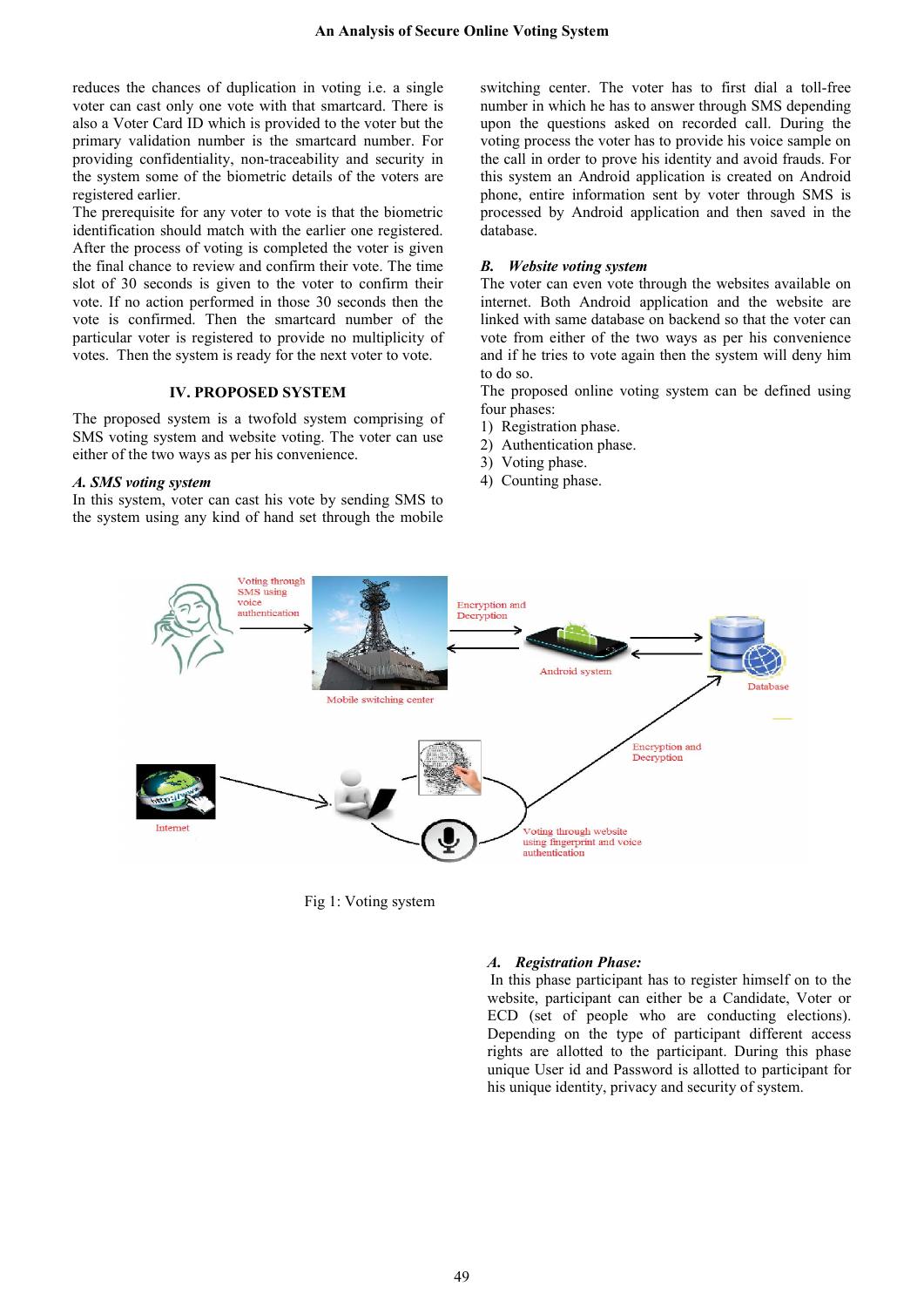

Fig 2: Registration process

## *B. Authentication Phase:*

In this phase data introduced by user is authenticated with the data saved in database of server i.e identity of the participant is verified in order to provide him access to voting stage. The participant is provided access to next state if and only if his identity is authenticated successfully. Voter can enter into this phase either through mobile SMS way or through website.



Fig 3: Authentication phase

# *C. Voting Phase*

In this phase, voter casts his vote for the election and the Voting Authority encrypts the vote and sends it to the Counting Authority. This stage is accessed only after the Authentication stage has been validated by voter. Before forwarding the message to Counting authority blind factor is applied on the message so that while signing, identity of voter is not revealed to ECD and the document appears blank to ECD.



Fig 4: Voting process

# *D. Counting Phase*

In this stage tally of all the valid votes that have been casted during the voting process is done. Then a count for each candidate is calculated separately to get a voting graph and declare the election result.

Security is a major issue in this online voting system, we are handling that by making use of RSA algorithm. It is an Encryption Decryption Algorithm in which a pair of keys (Asymmetric and symmetric key) is generated based on two large prime numbers. This algorithm is used while vote casting stage. Then we apply Blind signature on RSA algorithm in which a new pair of key is generated and used in voting and counting stage to hide the relationship between voter and vote from ECD.ECD can access the system only by using the specific QR Code provided to him. Hence, in this way we are providing security, privacy and accuracy to our system.